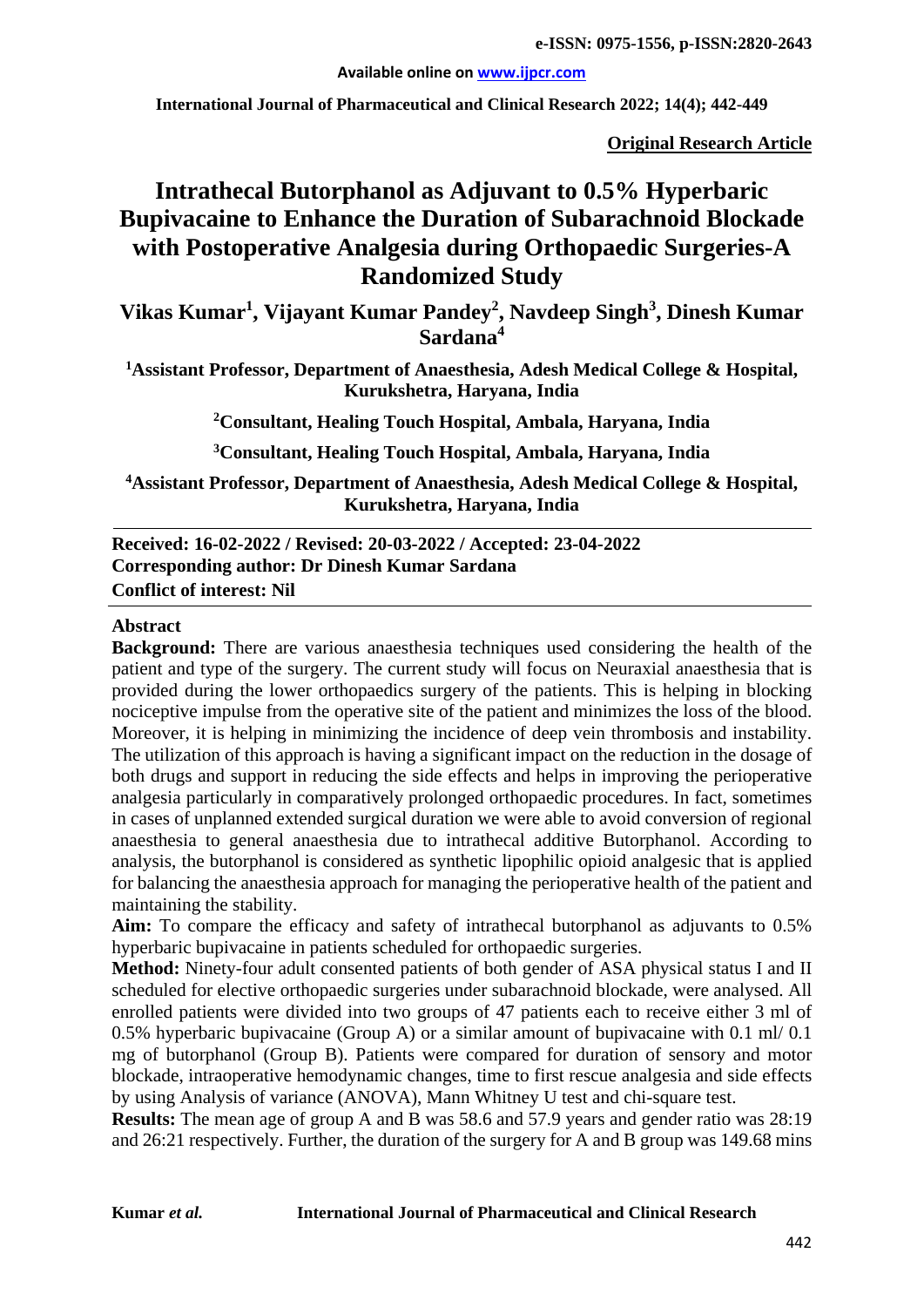and 158.89 mins respectively. Noticeably the time taken for total regression of sensory block at  $S1$ (min) was higher in Group B (322.8  $\pm$  33.75 mins) than Group A (221.7  $\pm$  19.6 mins) and statistically significant. In addition to this, the duration of motor block was 201.36 mins for group A and it was comparatively low against the group B which was 299.58 mins and statistically significant. Moreover, the VAS>3 was also observed significantly earlier among the patients of group A. The mean time for motor block up focusing on the bromage scale 3 was 14.13 mins for the patient of group A and 13.18 mins for the group B. There was no significant difference identified among these variables.

**Conclusion:** Butorphanol is a useful adjuvant to intrathecal hyperbaric bupivacaine and can be considered as a standard practice for subarachnoid blockade during orthopaedic surgeries. **Keywords:** Bupivacaine, Butorphanol, Orthopaedic Surgery, Subarachnoid Blockade

### **Background**

There are different types of processes and procedures used by the health care professionals during the surgery[1]. For maintaining the good health and pain relief during surgery, the professionals are giving different types of anaesthesia to patient[2]. There are various anaesthesia used by the care staff considering the health of the patient and type of the surgery[3]. Neuraxial anaesthesia is commonly used during the lower limb orthopaedic surgery of the patients[4]. This helps in blocking nociceptive impulse from the operative site of the patient and minimizes the loss of the blood[5]. Moreover, it also helps in minimizing the incidence of deep vein thrombosis and instability. The local anaesthesia helps to increase the quality of spinal anaesthesia[6]. The conclusion and outcome of this clinical study will be helpful for recommending the butorphanol as a standard additive to regional anaesthesia[7].

The spinal anaesthesia is having small mass of drugs that helping in systematic pharmacologic effects to minimize the instability and blocking of impedes effects for safe surgery[8]. According to clinical research, the effects are proportional to the level of sympathetic blockade and helping in intrathecal adjuvants, opioids. The utilization of this approach is having a

significant impact on the reduction in the dosage of both drugs and support in reducing the side effects and helps in improving the perioperative analgesia[9]. According to analysis, the butorphanol is considered as synthetic lipophilic opioid analgesic that applied for balancing the anaesthetic approach for managing the health of the patient and maintaining the stability[10]. There were various studies done on this topic, but the limited information is provided related to the clinical characteristics of butorphanol[11]. Therefore, consideration of current study will be helpful for understanding the efficiency and safety of butorphanol and comparing the outcome with the 0.05% hyperbaric bupivacaine used on different types of patients during the orthopaedic surgeries[12].

#### **Aim**

To compare the efficacy and safety of intrathecal butorphanol as adjuvants to 0.5% hyperbaric bupivacaine in patients scheduled for orthopaedic surgeries.

#### **Method and material**

The present study was a randomised controlled trial conducted in a tertiary care hospital, after approval of the ethical committee and collecting the consent from a total of 94 ASA 1 & 2 patients aged

This is an Open Access article that uses a fund-ing model which does not charge readers or their institutions for access and distributed under the terms of the Creative Commons Attribution License (http://creativecommons.org/licenses/by/4.0) and the Budapest Open Access Initiative (http://www.budapestopenaccessinitiative.org/read), which permit unrestricted use, distribution, and reproduction in any medium, provided original work is properly credited.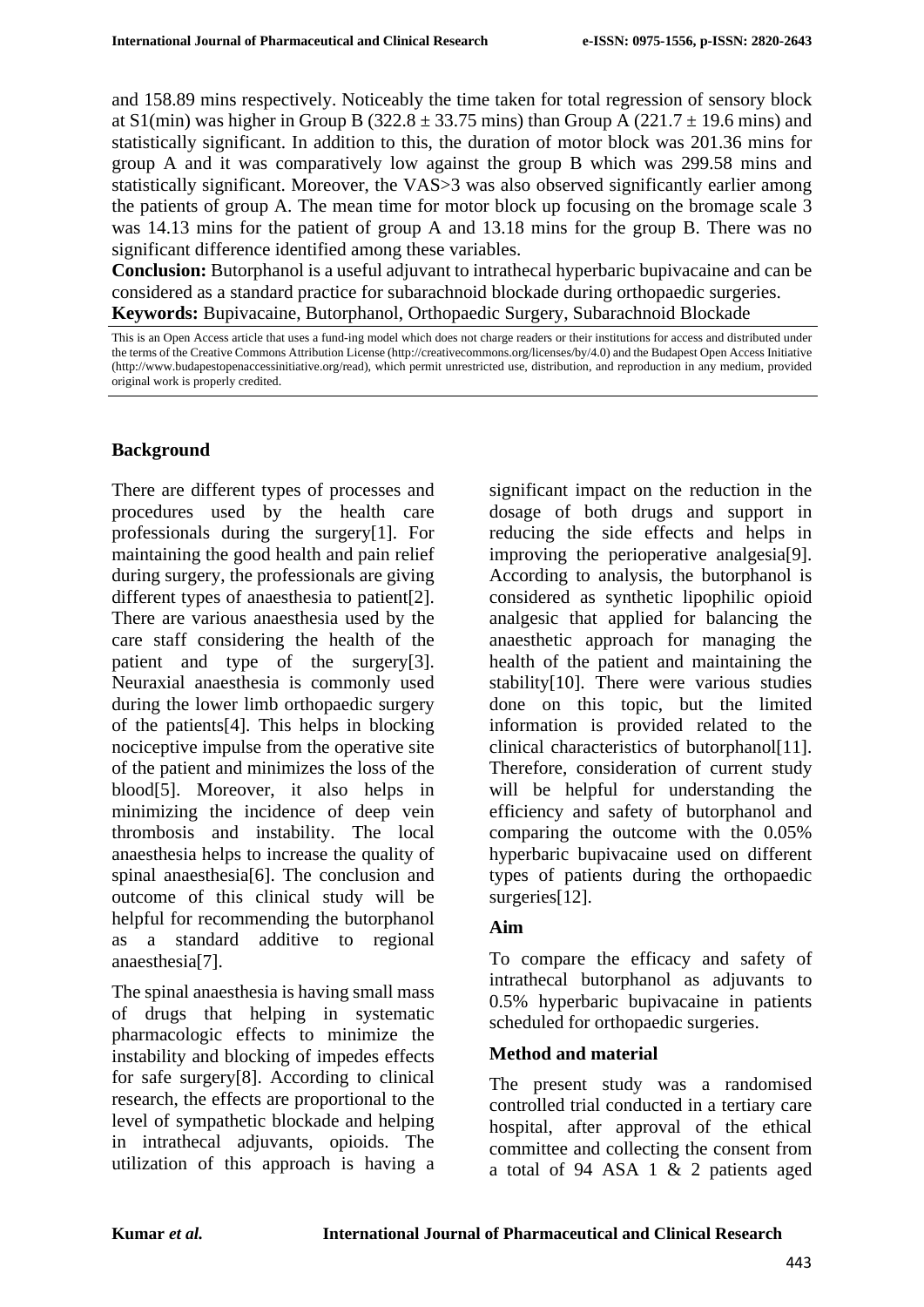between 18 to 65 years, of both genders and scheduled for various orthopaedic surgeries under spinal anaesthesia. Patients with cardio-respiratory disease, hepatic or renal disease, CNS or endocrine disorder, and pregnancy were excluded. For conducting the study, the patients were categorised in two different groups based on a computergenerated randomisation table. Group A received 3 ml 0.5% hyperbaric bupivacaine and Group B received 0.1ml (0.1 mg) butorphanol with 3 ml 0.5% hyperbaric bupivacaine. An anaesthesiologist performed the subarachnoid blocks and participated in the data collection. Another anaesthesiologist who didn't participate in performing subarachnoid blocks and data collection was asked to prepare drugs under all aseptic precautions.

All patients scheduled for surgery were evaluated and those fulfilling the inclusion criteria were included and kept 6 hours fasting. During pre-anaesthetic evaluation all patients were explained about the 11 point Visual Analogue Scale (VAS) scoring system for assessment of postoperative pain. After arrival of the patient into the operation theatre, routine monitoring was conducted that involved blood pressure, heart rate, ECG and oxygen level. In addition to this, a crystalloid solution in a dose of 10 ml/kg was started. Under all aseptic conditions, subarachnoid blocks were performed at the L3-L4 intervertebral disc space with 25 G quincke's spinal needle. After subarachnoid block patients were placed in supine position immediately with a pillow under head. Onset of sensory block was defined as the time from intrathecal injection to the occurrence of sensory block at the T10 dermatome level. The maximal cephalic level of sensory blockade and the time taken to attain, was also noted. The highest level of sensory blockade was determined in the midclavicular line by checking the insensitivity to cold alcohol swabs every two minutes till the maximum height was achieved. Sensory testing was performed at every 15 minutes interval till two segment

regression of sensory block during intraoperative period.

The onset of motor blockade of the lower extremities was evaluated by observing toes movements and modified Bromage scale (0-3), if possible, at every two minutes. Definition of motor blockade according to the modified Bromage scale[13] is, 0- able to flex the whole lower limb at the hip (full motor activity), 1- able to flex the knee but unable to raise the leg at the hip, 2- able to plantar flex the ankle but unable to flex the knee, 3- no movement of lower limb (no toes movements).The onset of motor block was defined as the time from intrathecal injection to the absence of toes activity. The surgical anaesthesia was considered effective when T10 dermatome was anesthetized.

Intraoperative hemodynamic parameters of heart rate and blood pressure were recorded at every 5 min in the first hour and thereafter every 10 min until the patient was transferred to the post anaesthesia room. For the present study, hypotension was defined as a fall in systolic blood pressure of more than 25% of base line or less than 100 mm Hg and was treated with additional crystalloid solution and incremental dosages of mephenteramine 6 mg if needed. Bradycardia (heart rate <40 beats/min) was to be treated with intravenous atropine. Supplemental oxygen was administered throughout the surgery. Side effects of pruritus, nausea, vomiting, respiratory depression (respiratory rate <10 breaths/min or peripheral oxygen saturation <90%) on air or shivering was observed and managed symptomatically.

Postoperatively the sensory and motor block levels were assessed at 15 min intervals until normal sensations returned. The Time taken for total regression of sensory block at S1 level is calculated from onset of sensory block at T10 level to the return of sharp sensation from the stimulus of a blunted 18-gauge needle. Duration of analgesia was taken from onset of onset of sensory block at T10 level to time of administration of first rescue analgesic,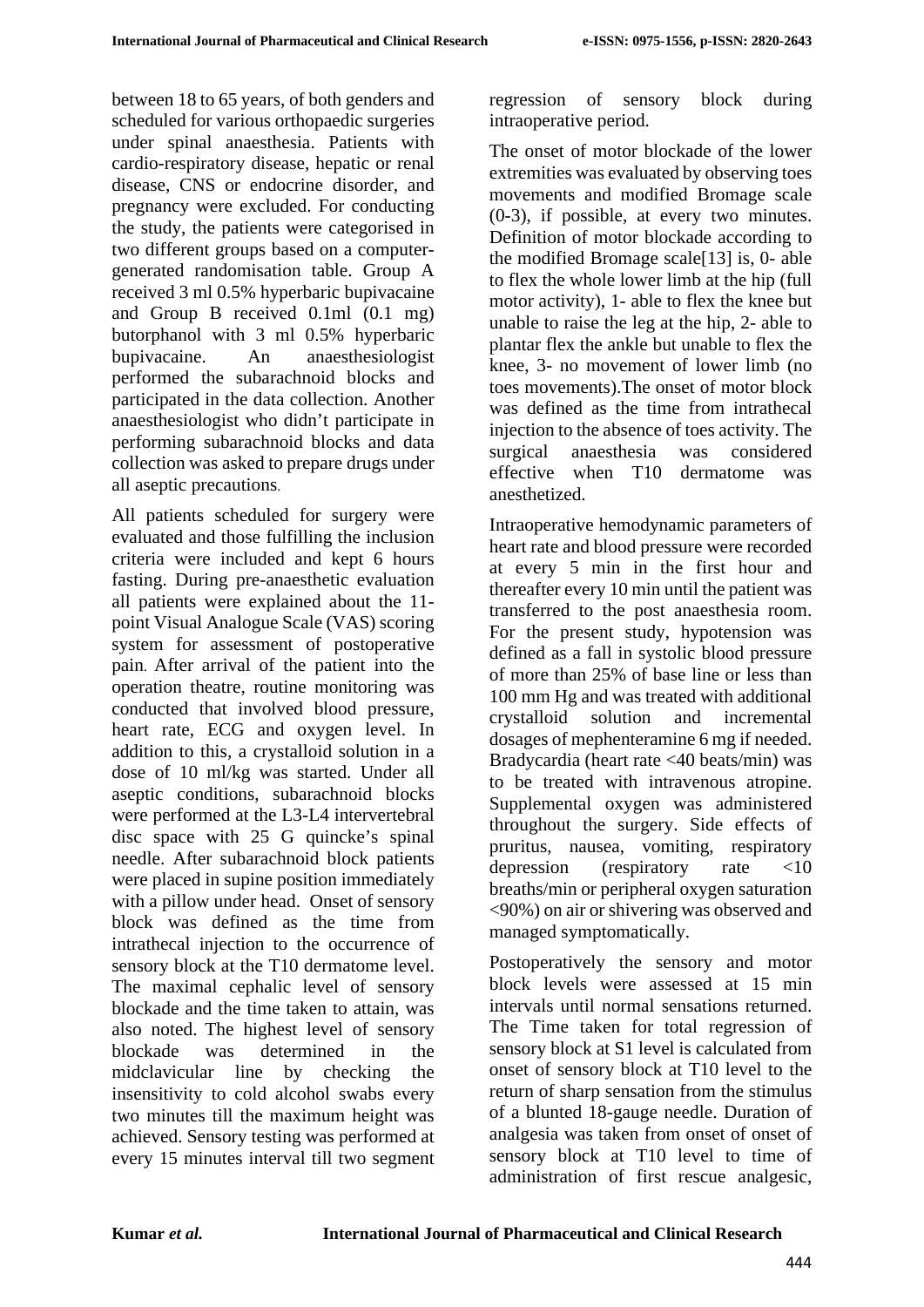assessed using a 0-10 linear visual analogue scale (VAS). Rescue analgesia was given with inj. Diclofenac sodium 75 mg intravascularly when  $(VAS > 3)$ .

#### **Statistical Analysis**

The results obtained at the end of study are tabulated as Mean  $\pm$  SD and analysed using StatGraphics Centurion (version16.2). The demographic data for categorical variables Both groups were comparable with regards to age, weight, gender distribution, ASA grade and duration of surgery and there was no statistically significant difference between them (Table 1).

The mean values of HR, SBP (MAP would be more significant) at different time intervals were comparable among the groups and there was no significant statistical difference (table 2). Compared to baseline all patients have low HR and systolic BP but the magnitude of decrease was not significant for either group. There was no incident of hypoxia in any patient. Mean time to achieve sensory analgesia at T10 dermatome level was 4.2 mins for patients of group A and 3.6 mins for group B. The mean time for reaching the highest level of the sensory blockade has shown no statistically significant difference. The mean time for motor blockade (bromage scale 3) was 12.23 mins for patients in

was compared using chi-square test and statistical significance in mean difference was done by using analysis of variance (ANOVA). The spinal blockade characteristics were compared using Mann Whitney U test. A p value of  $< 0.05$  was considered to indicate statistical significance.

#### **Result**

group A and 11.8 mins for group B. There was no significant difference among these variables.

Noticeably the time taken for total regression of sensory block at S1(min) was higher in Group B (322.8  $\pm$  33.75 mins) than Group A  $(221.7 \pm 19.6 \text{ mins})$  and statistically significant. In addition to this the duration of the motor block was 198.7 mins for group A  $\&$  it was significantly low against group B which was 295.26 mins. Moreover, the VAS>3 was achieved significantly earlier among the patients of group A (Table 3).

There was no difference in incidences of pruritus, shivering, nausea and vomiting among the two groups of patients. Apart from this, four patients in Group A were needed to convert to general anaesthesia, although the incidences were not statistically significant.

| <b>Parameters</b>     | <b>Group A</b><br>(Bupivacaine) | <b>Group B</b><br>(Bupivacaine + Butorphanol) |  |
|-----------------------|---------------------------------|-----------------------------------------------|--|
| Age (years)           | $58.6 \pm 2.8$                  | $57.9 \pm 4.2$                                |  |
| Weight (kg)           | $66.56 \pm 8.37$                | $67.36 \pm 7.54$                              |  |
| Gender M:F            | 28:19                           | 26:21                                         |  |
| <b>ASA Grade I/II</b> | 25/22                           | 26/21                                         |  |
| Duration of surgery   | $149.68 \pm 23.74$              | $158.89 \pm 26.22$                            |  |

**Table 1: Demographic profile of patients**

|--|

| <b>Parameters</b> | Heart rate (beats/min) |                 | $SBP$ (mm $Hg$ ) |                  |
|-------------------|------------------------|-----------------|------------------|------------------|
| <b>Groups</b>     | <b>Group A</b>         | <b>Group B</b>  | <b>Group A</b>   | <b>Group B</b>   |
| Preoperative      | $89.3 \pm 8.16$        | $92.5 \pm 3.95$ | $134.2 \pm 1.92$ | $138.5 \pm 3.97$ |
| 5min after SA     | $78.7 \pm 6.34$        | $75.3 \pm 4.78$ | $118.5 \pm 2.72$ | $117.2 \pm 4.78$ |
| $10 \text{ min}$  | $70.8 \pm 7.21$        | $70.5 \pm 2.43$ | $115.6 \pm 3.71$ | $117.3 \pm 2.75$ |
| $15 \text{ min}$  | $71.4 \pm 4.28$        | $70.2 \pm 3.45$ | $110.4 \pm 2.64$ | $114.4 \pm 4.70$ |
| $20 \text{ min}$  | $71.5 \pm 3.45$        | $68.6 \pm 1.98$ | $112.3 \pm 1.68$ | $112.7 \pm 3.76$ |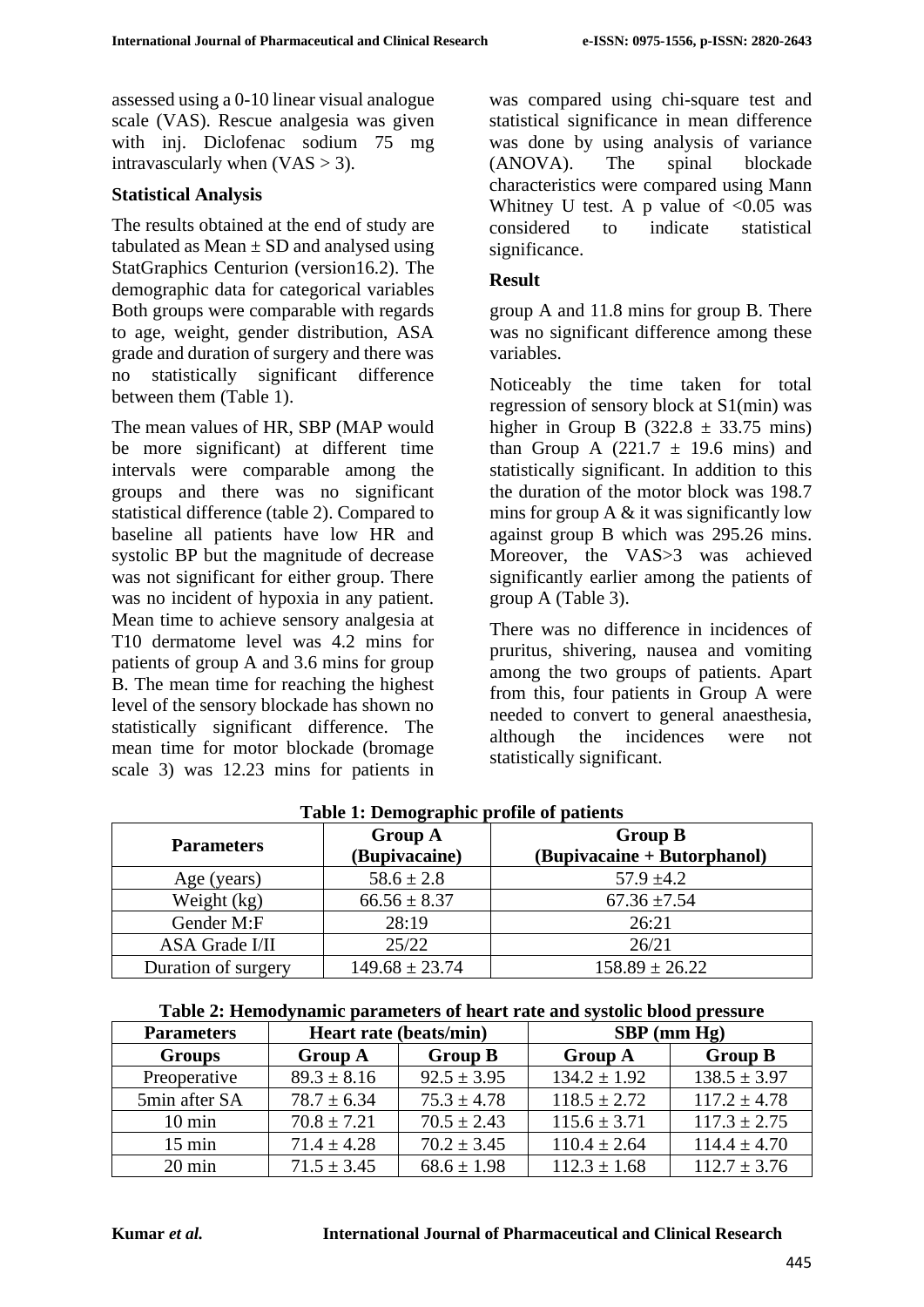| $25 \text{ min}$  | $73.2 \pm 4.67$ | $72.4 \pm 1.76$ | $106.8 \pm 1.60$ | $111.9 \pm 2.74$ |
|-------------------|-----------------|-----------------|------------------|------------------|
| $30 \text{ min}$  | $69.8 \pm 2.38$ | $69.7 \pm 2.57$ | $103.7 \pm 3.60$ | $107.3 \pm 4.73$ |
| $40 \text{ min}$  | $73.1 \pm 3.47$ | $70.2 \pm 5.21$ | $113.3 \pm 4.61$ | $109.2 \pm 5.67$ |
| $60 \text{ min}$  | $80.3 \pm 7.61$ | $79.6 \pm 3.89$ | $118.9 \pm 2.93$ | $108.4 \pm 6.62$ |
| $80 \text{ min}$  | $81.4 \pm 6.36$ | $72.4 \pm 6.38$ | $124.4 \pm 1.65$ | $110.7 \pm 3.68$ |
| $100 \text{ min}$ | $88.7 \pm 4.93$ | $71.3 \pm 4.78$ | $126.5 \pm 1.76$ | $110.1 \pm 8.72$ |
| 120               | $90.9 \pm 5.69$ | $74.9 \pm 7.18$ | $129.3 \pm 2.67$ | $112.5 \pm 9.75$ |
| 140               | $93.7 \pm 4.93$ | $81.4 \pm 6.36$ | $129.3 \pm 2.67$ | $122.5 \pm 9.75$ |
| Postoperative     | $95.7 \pm 4.93$ | $91.4 \pm 6.36$ | $139.3 \pm 2.67$ | $128.4 \pm 9.75$ |

| Table 3: Sensory and motor blockade profile |
|---------------------------------------------|
|---------------------------------------------|

| <b>Parameters</b>                                                      | <b>Group A</b>     | <b>Group B</b>     | P value   |
|------------------------------------------------------------------------|--------------------|--------------------|-----------|
| Onset time of Sensory block at T 10 level<br>(min)                     | $3.12 \pm 1.7$     | $3.25 \pm 2.2$     | 0.14      |
| Median cephalic sensory level                                          | T6 (T6-T8)         | T6 (T6-T8)         | 0.88      |
| Time taken to achieve sensory blockade at<br>most cephalic level (min) | $9.4 \pm 2.7$      | $7.43 \pm 3.8$     | 0.069     |
| Time taken to achieve complete motor block<br>(min)                    | $14.13 \pm 3.9$    | $13.18 \pm 2.3$    | 0.46      |
| Time taken for total regression of sensory<br>block at S1(min)         | $221.7 \pm 19.6$   | $322.8 \pm 33.75$  | $0.001**$ |
| Duration of motor block (min)                                          | $201.36 \pm 38.05$ | $299.58 \pm 41.42$ | $0.035*$  |
| Time to administer first rescue analgesia<br>(min)                     | $169.7 \pm 30.6$   | $265.6 \pm 19.9$   | $0.000**$ |

### **Discussion**

Neuraxial anaesthesia is used during the lower limb orthopaedic surgery of the patients as it helps in blocking nociceptive impulse from the operative site of the patient and minimizes the loss of the blood. Moreover, it helps in minimizing the incidence of deep vein thrombosis and instability. The local anaesthesia helps to increase the quality of spinal anaesthesia. The butorphanol is considered as synthetic lipophilic opioid analgesic that is applied for balancing the anaesthetic approach for managing the health of the patient and maintaining the stability. Use of butorphanol as intrathecal additive to subarachnoid blocks is yet not widely studied and also the concerned literature is limited. Moreover, many times orthopaedic procedures are of longer duration requiring either epidural or general anaesthesia due to regression of subarachnoid block.

### **Time taken for total regression of sensory block at S1**

There was a significant difference in time taken for total regression of sensory block at S1 between the two groups in the present study. It was significantly higher for group B. It was 221.7 mins for group A and 322.8 mins for group B  $(p<.05)$ . Similar results were obtained from the studies of Singh et al (2006)[14] (25 μg of butorphanol), Kumar (2001)[15] (25 μg of butorphanol), Chari et al. (2013)[16] (25mgof butorphanol), and Basunai et al (2020)[17]  $(250\mu g)$  of butorphanol). In all the above stated studies, time taken for total regression of sensory block at S1 was significantly higher for the butorphanol group (p<.05). In case of Basunai et al (2020)[17], it was 81.23 for group A and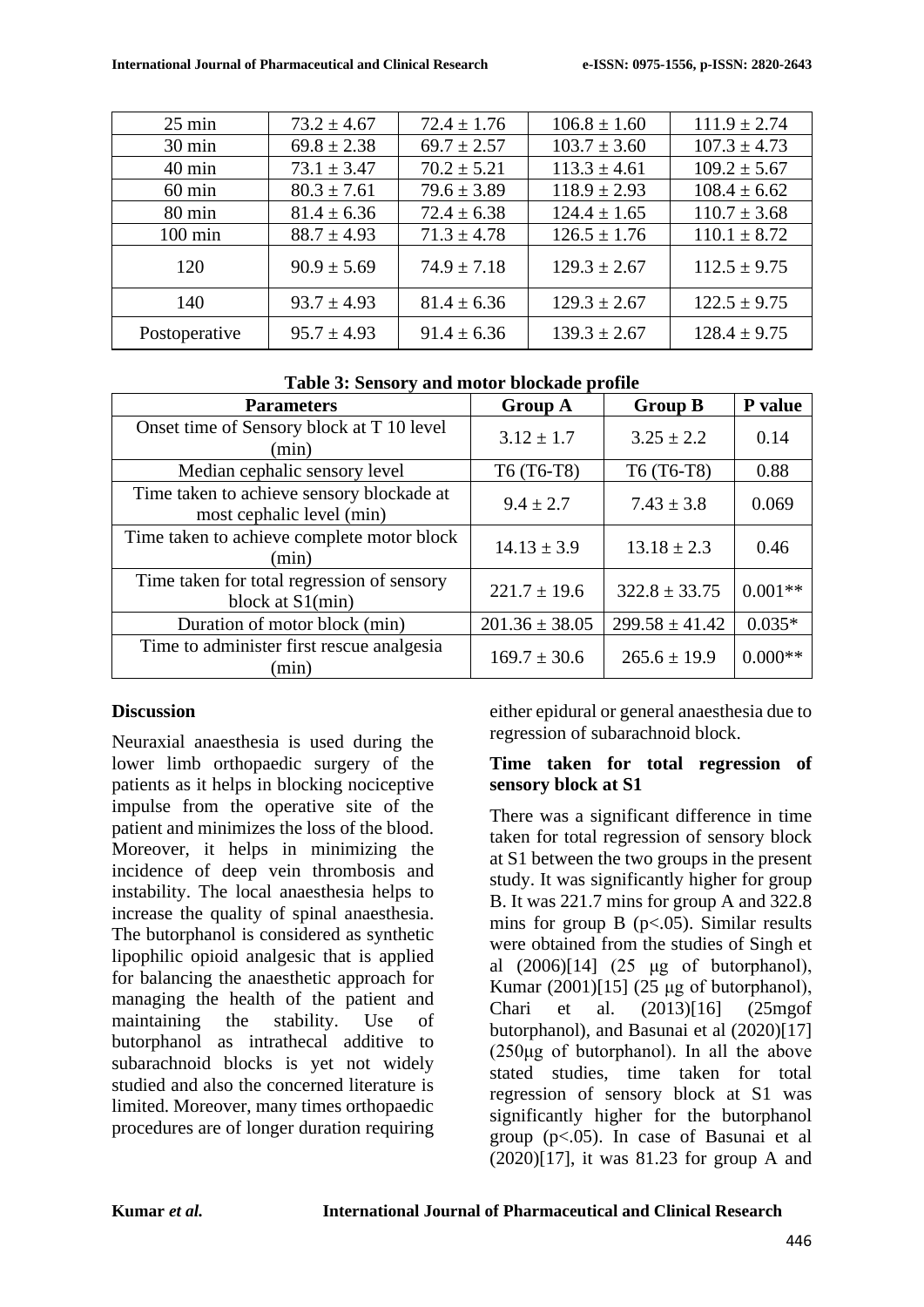109.83 for group B ( $p<0.05$ ). For Kumar et al. (2011)[15] it was 156.0 for group A and 167.0 for study group B ( $p < .05$ ). For Singh et al. (2013)[14] it was 135.0 for group I and 158.0 for group II ( $p<0.05$ ). For Chari et al. (2013)[16] it was 104.03 for control group and  $112.43$  for study group ( $p < .05$ ). This clearly shows that with the introduction of butorphanol, one can significantly increase the time required for a patient to have complete return of a sharp sensation from the stimulus of an 18-gauge needle. In this study, this time was higher as compared to previous studies because in the present case, a higher quantity of butorphanol was injected in the patients.

### Duration of motor block

In the present study, the duration of motor block was significantly higher for the butorphanol group. It was 299.58 mins for group B and 201.36 mins for group A (p<.05). However, results of Kaur  $(2011)[18]$   $(25 \text{ µg} \text{ of} \text{ butor} \text{phant})$  were contradicted by the present study as they found no significant difference in duration of motor block between the groups  $(p>0.05)$ . This clearly shows that with the introduction of butorphanol, one can significantly increase the time from  $t = 0$ until the first postoperative measurement where total motor score had returned to zero. In this study, this time was higher as compared to previous studies because in the present case, a higher quantity of butorphanol was injected in the patients.

Time to administer first rescue analgesia

It was 169.7 mins for group A and 265.6 mins for group B, showing that time to administer first rescue analgesia was significantly higher for group B  $(p<.05)$ . Similar results were obtained by Kaur et al. (2011)[18[ Chari et al. (2013)[16], and Basunai et al (2020)[17]. All the three studies found that time to administer first rescue analgesia was significantly higher for the butorphanol group  $(p<.05)$ . This clearly shows that introduction of butorphanol significantly reduces the chances of converting the patients to GA in orthopaedic surgeries which are of longer duration as compared to other surgeries.

## Onset time of Sensory block at T10 level

As per the present study, the Onset time of Sensory block at T 10 level was 3.12 mins for group A and 3.25 minutes for group B. The results showed no significant difference between the two groups in terms of Onset time of Sensory block at T 10 level (p>.05). Similar results were obtained by Basunai et al. (2020)[17] and Kaur (2011)[18]. In study by Basunai et al (2020)[17], Onset time of Sensory block at T 10 level was 3.08 for group A and 3.15 for group B  $(p>0.05)$ .

# **Highest Sensory Level**

In present study, the highest sensory level was T6 for both the groups, which is similar to the studies of Basunai et al. (2020)[17] and Kumar et al (2011)[15], but different from Singh et al. (2006)[14]. In the study of Singh et al (2006)[14], the highest sensory level was T8 for the butorphanol group.

# **Time to Sensory Block**

As per the results of the current study, group B took less time (7.43 mins) to achieve sensory block as compared to group A (9.4 mins). However, this difference was not significant  $(p>0.05)$ . Similar results were obtained by Singh et al (2006)[14] and Kumar (2011)[15]. For Singh et al (2006)[14] and Kumar (2001)[15], sensory block was achieved in 7.0 mins and 8.6 mins respectively for the butorphanol group.

# **Time to Complete Motor Block**

Time to complete motor block was achieved earlier in group B as compared to group A. It was 14.13 mins in group A and 13.18 mins in group B. However, not much significant difference has been established between the two groups. Although, Chari et al. (2013)[16] also found no significant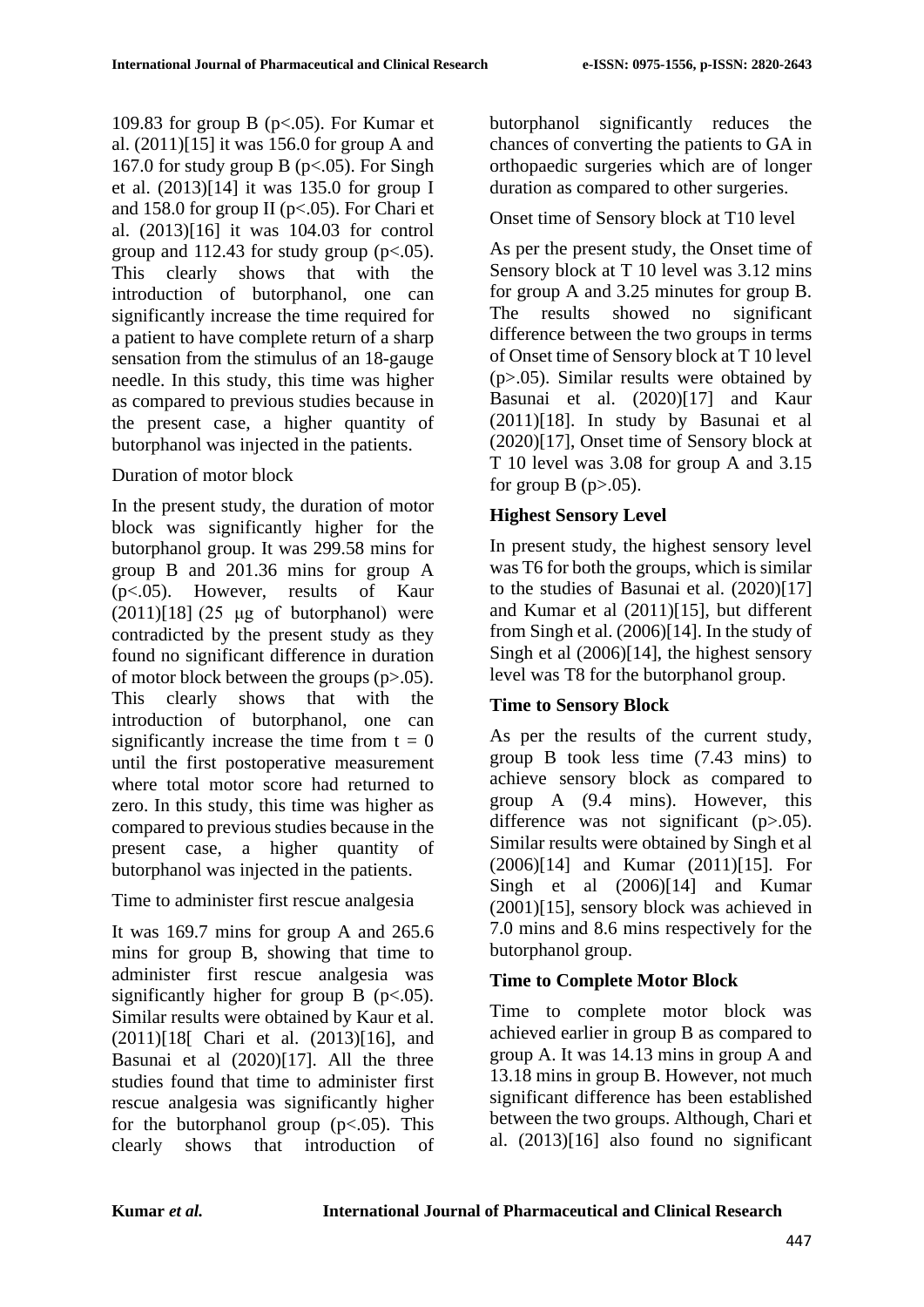difference in complete motor block between the two groups, in their study, complete motor block was achieved in 4.4 mins in control group and 4.3 mins in study group.

#### **Hemodynamic Characteristics**

The outcome related to the hemodynamic characteristics focusing on the preoperative of heart and systolic blood pressure and intraoperative hemodynamic variations of heart rate considering the different time intervals. According to the outcome of the data analysis, all patients have low heart rate and mean blood pressure considering the baseline values. However, the magnitude of the decrease was not significant for the patient of the butorphanol group compared to the control group. Moreover, there was no incident of hypoxia occurring in any patient. Finally, 3 patients in both the groups reported shivering and 4 patients in group A were converted to GA. Munoz et al[19] found that 74% of patients who presented with drowsiness (due to benzodiazepine premedication) and anaesthetic level above T7 had desaturation compared to only 7% of those who were awake and had lower level ( $P < 0.0005$ ). In this study as all the cases in both the groups, the extent of block was between T10 to T8, the effect of high spinal block on respiratory system and hence on arterial oxygen saturation has been avoided.

### **Limitations of the Study**

This study included patients undergoing orthopaedic surgeries only; gynaecology, general surgery and urological procedures were not included. The inclusion of patients from different surgical specialties would have given better comparison. Second and most important, there is no literature on standard doses of intrathecal butorphanol.

### **Conclusion**

The main finding of the study was that the addition of 100 μg butorphanol as adjuvant to hyperbaric bupivacaine 3 mL in intrathecal route for orthopaedic surgeries provided prolonged, effective and relatively safe anaesthesia and analgesia with haemodynamic stability. Butorphanol is an easily available opioid and has a low abuse potential compared to other opioids. Thus, butorphanol may be useful as an adjuvant to intrathecal hyperbaric bupivacaine and can be considered as a standard practice for subarachnoid blockade particularly during orthopaedic surgeries.

### **References**

- 1. Nagahama H, Kikuchi S, Shimazaki K, Tateda T, Aoki T, Takahashi K. The use of low dose midazolam for the management of spinal anaesthesia. Masui. 1996 May; 45(5):593-8.
- 2. Pavlin DJ, Rapp SE, Polissar NL, Malmgren JA, Koerschgen M, Keyes H. Factors affecting discharge time in adult outpatients. Anesth Analg. 1998 Oct; 87(4):816-26.
- 3. Tripathi M, Nath SS, Chaudhary A, Singh PK, Pandey CM. Patient controlled sedation during central neuraxial anesthesia. J Postgrad Med.2009 Jun: 55:108-12.
- 4. Kinirons BP, Bouaziz H, Paqueron X, Ababou A, Jandard C, Cao MM. Sedation with sufentanil and midazolam decreases pain in patients undergoing upper limb surgery under multiple nerve block. Anesth Analg.2000 May; 90(5):1118-21.
- 5. Koyama S, Ohashi N, Kurita S, Nakatani K, Nagata N, Toyoda Y. Conscious sedation and amnesic effect of intravenous low-dose midazolam prior to spinal anaesthesia. Masui 2008 Jun; 57(6):713-8.
- 6. Gentili M, ChauHuu P, Enel D, Hollande J, Bonnet F. Sedation depends on the level of sensory block induced by spinal anaesthesia. Br J Anaesth 1998; 81: 970–1.